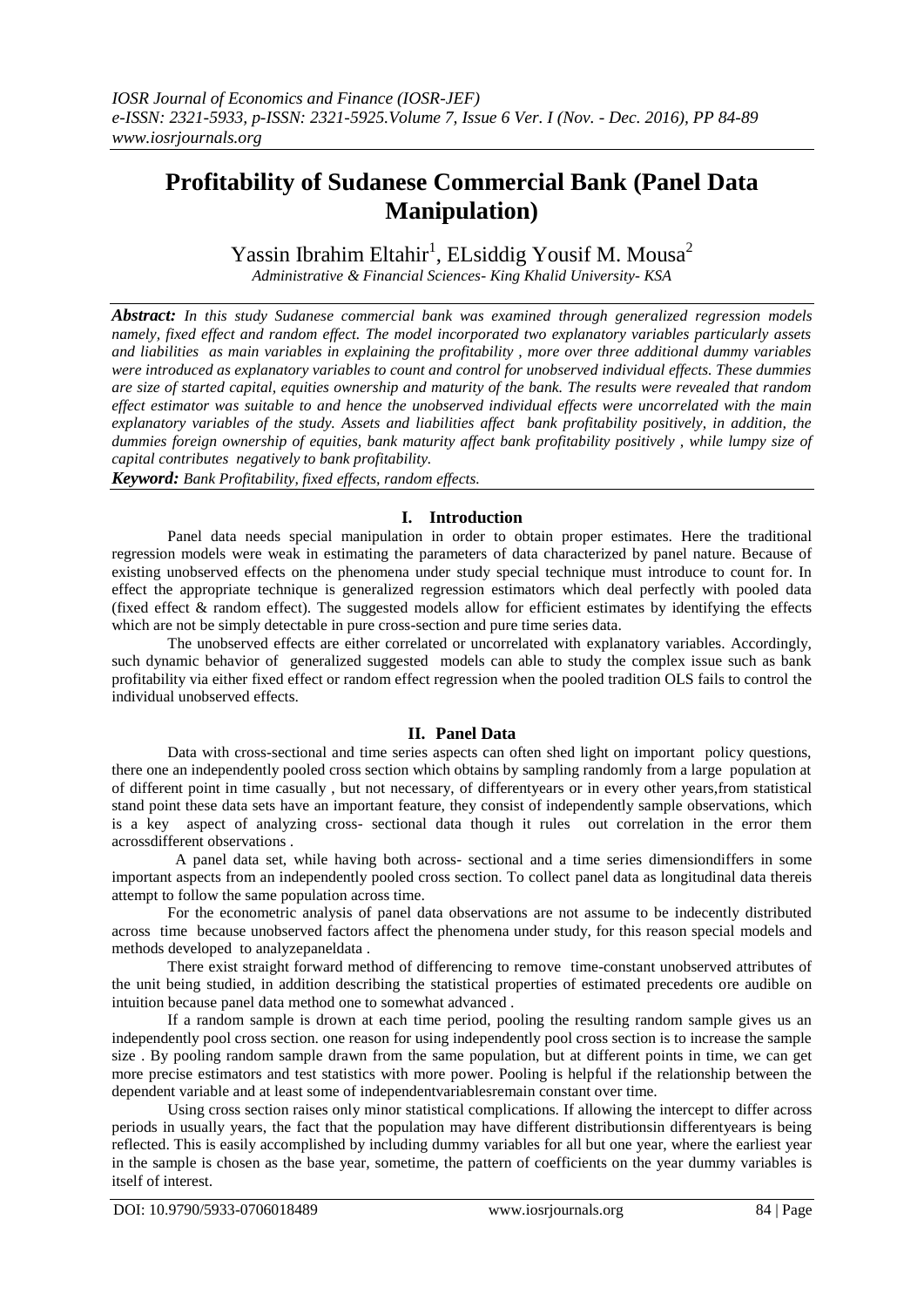To examine the structural change across time we use chow test to determine whether a multiple regression function differs acrosstwo or many groups, computing time period by interacting each variable with a year dummy for one of the two year and testing for joint significance of the year dummy and all of the interaction terms .

A chow rest can also be computed for more than two time periods. It is usually more interesting to allow the intercepts to change over time and then test whether the slope coefficients have change one time. To test the constancy of the slope coefficients this is done generally by interacting all of the time period dummies (Except of base group) with one, several, or all of the explanatory variables and test the joint significance of the interaction.

Simple regression equation suffers from omittedvariables problem to control it for more factors by multipleregression.

But many factors might be hard to control for. An alternative way to use panel data is to view the unobserved factors affecting the dependent variable as consisting of two types: those that one constant and those that very overtime.

It is worthy to note that the variable which captures all unobserved is called an unobserved effect or fixed effect or unobserved heterogeneity as well. The error term is often called time-varying error because it represents unobserved factor that change over time and affect the dependent variable.

It we difference the variables then the error terms will not correlate with the explanatory variables in all time period and the resulting estimator is called first differenced estimator and the strict exogeneity assumption is rules out the case where the explanatory variable lagged dependent variable,herewe allow the explanatory to be correlated with unobservable that are constant over time.

Differencing panel data over time in order to eliminate a time - constant unobserved effect is a valuable method for obtaining causal effects- nevertheless differencing is not free of difficulties .Even when we do sufficient time variation in the explanatory variable first differenced estimation can be subject to serious bias . Unfortunately having more time period generally does not reduce the inconsistency of the first differenced estimator when the regressors are not strictly exogenous. Another important draw back to the FD estimator is that it can be worse than pooled OLS If one or more explanatory variable is subject to measurement error. Differencing a poorly measured regressor reduces it variation relative to its correlation with differenced error caused by classical measurement error resulting in a potentially sizable bias( potential pitfalls).

# **III. Fixed Effects**

 It uses for estimating unobserved effect panel data model.It is alternative methodtoo first difference which work better under certain assumption. It uses a transformation to remove the un observed effect prior to estimation, so any time constant exploratory variable are removed along with fixed effect (ai) in the model. The data after transformation is called time-demeaned data and fired effects transformation is called within transformation, in addition the unobserved effect  $(a_i)$  will disappeared after the transformation process, A pooled OLS estimator that is based on time- demeaned variables is called the fixed effect estimator or within estimator i.e. OLS uses the time variation in Y and X within each cross- sectional observation.If we think about the fixed effects factor (a) correlated with the overages of explanatory variables we use between estimators i.e. obtained as OLS estimator on the cross- sectional equations.

Under a strict exogeneity assumption on explanatory variables the fixed effect estimator is unbiased, the idiosyncratic error should be uncorrelated with each explanatory variable a cross all time periods . the fixed effect estimator allows for arbitrary correlation between the fixed effect and the explanatory variables in any time period just as with first differencing- Because of this, any explanatory variable that is constant over time for all observations gets swept away by the fixed effect transformation. A traditional view of the fixed effects model is to assume the unobserved effect factor (a) is a parameter to be estimated by putting dummy variable for each cross-sectional observation a long with explanatory variables, hence method is called dummy variable for each cross-sectional observation along with explanatory variableregression.one benefit of dummy variable regression is that it properly computes the degree of freedom directly.Since both first differencing and fixed effect are unbiased and constant the choice between them relys on the relative efficiency of each estimator which is determined by the serial correlation in the idiosyncratic errors. So when the errorsterms are serially correlated fixed effect is more efficient that first differencing, herewe test the time demeaned errors.

# **IV. Random Effects**

In this model the assumption is that the unobserved effect factor has zero mean and usually allow for time dummy among the explanatory variables as well.In fixed effects or first differencing the goal is to eliminates the fixed effect variable (a) because it thought to be correlated with one or more of the explanatory variables while in random effects model the assumption is that unobserved effect variable (a) is uncorrelated with each explanatory variable. In fixed effects estimator the time average is subtracted from the corresponding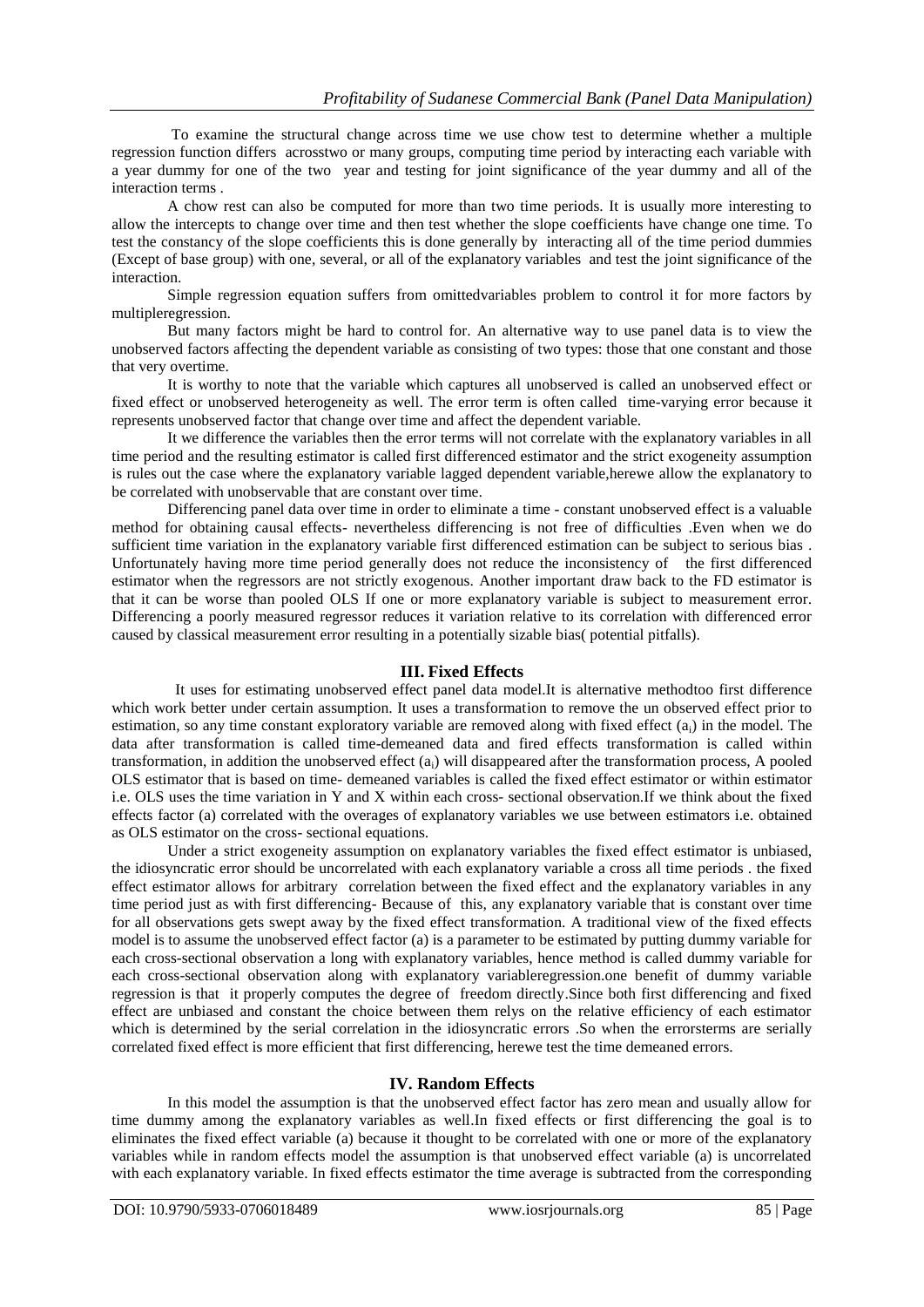variables while the random effect transformation subtracts a fraction of that time average where the fraction depends on the variance of the (idiosyncratic) error and the variance of unobserved effect variable.Under the random effects assumptions, the estimator is consistent (not biased) and asymptotically normally distributed.The transformed error uses in random effects estimation weight the un observed effect by  $(\lambda)$  which is derived from error variance and unobservedeffect variable variance more over its value between zero and one .When estimated  $(\lambda)$  is close to zero the random effect estimates will be close to the pooled OLS estimates. This is the case when the un observed effect variable has small variance relation to idiosyncratic error (unimportant) ,and when estimated  $(\lambda)$  tend to one this makes random effect and fixed effect estimates very similar.

Because fixed effects allow arbitrary correlation between the unobserved effect variable and the explanatory variables while random effects does not ,fixed effect is widely thought to be a more convincing tool for estimating ceterisper bus effects. But if the key explanatory variable are constant over time, wecannot use fixed effect to estimate ifs effect on the dependant variable .So we can use random effects as many time as constant controls as possible are included among the explanatory variables, while in fixed effect it is not necessary to include such controls. If our interest is in a time – varying explanatory variables, in this case the use of random effect is better than fixed effects .

In applied researches both random effect and fixed effect are used and then formally researches test for statistically significant differences is the coefficients on the time varying explanatory variables .Such test like Hausman test. Under this test a failure to reject the null hypotheses means either that the random effect and fixed effect are sufficiently close so we can use either of them. A rejection using the Hausman test is takentomean that the key random effect assumption (unobservedeffect variable in uncorrected with explanatory variable) is false and then the fixed effect estimators are used. In some applications of panel data methods sample isnot treated as a random sample from a large population in this case usually fixed effect is used and finally fixed effect is almost a always much more convincing than random effects for policy analysis using a aggregate data.

Pooling data gives a richer source of variation which allows for more efficient estimation of parameterswith additional more informative data, one can get more reliable estimates and test more sophisticated behavioral model with less restrictive assumptions.Another advantage of panel data sets are their ability to controlling for individual heterogeneity. Not controlling for these unobserved individual specific effect leads to bias in resulting estimates.Panel data sets are also better able to identify and estimate effect that is simply not delectable in pure cross- section or pure time series data.In particular, panel data sets one better able to study complex issues of dynamic behavior.

# **V. Empirical Model**

The study aims to investigate about the main factors which affect the probability of commercial bank in Sudan.Hence the assets and liabilities were chosen as best factors contribute to bank profitability. The former factor contributes positively while the later contributes negatively. Other variables were introduced in the study as dummy variables to count for the effectof bank ownership, bank capital size as well as a bank maturity in the profitability.

The sample size of the study varies to cover different scopes of dummy reliable. Eight commercial banks are incorporated in the study.As for as ownership is concern three bank in the sample were owned by domestic citizen while six bank wereowned by foreign individuals, as far as maturityfour banks were young while fine were matured.The maturity is based on the experience of the bank if exceed ten years hence it classified as mature while if the experience blow ten years it classified as young bank. As far as capital size five banks have small running capital while four banks employ heavy running operating capital.

| Bank                        | Size capital | Ownership | Maturity |
|-----------------------------|--------------|-----------|----------|
| <b>Financial Investment</b> | Small        | Foreign   | Immature |
| Barrka                      | Large        | Foreign   | Mature   |
| Gazira                      | Large        | Foreign   | Immature |
| Khartoum                    | Large        | Domestic  | Mature   |
| Elshamal                    | Small        | Domestic  | Mature   |
| Untied capital              | Small        | Foreign   | Immature |
| <b>Blue Nile east</b>       | Small        | Foreign   | Immature |
| Faisal                      | Large        | foreign   | Mature   |
| Industrial devolvement      | Large        | Domestic  | Immature |

The following tables exhibits the concerns of dummy variable.

The sample size covers the period from 2008 to 2014 so the series contain seven years and the cross section contain nine identifier (bank) hence each variable in the study contains sixty three items.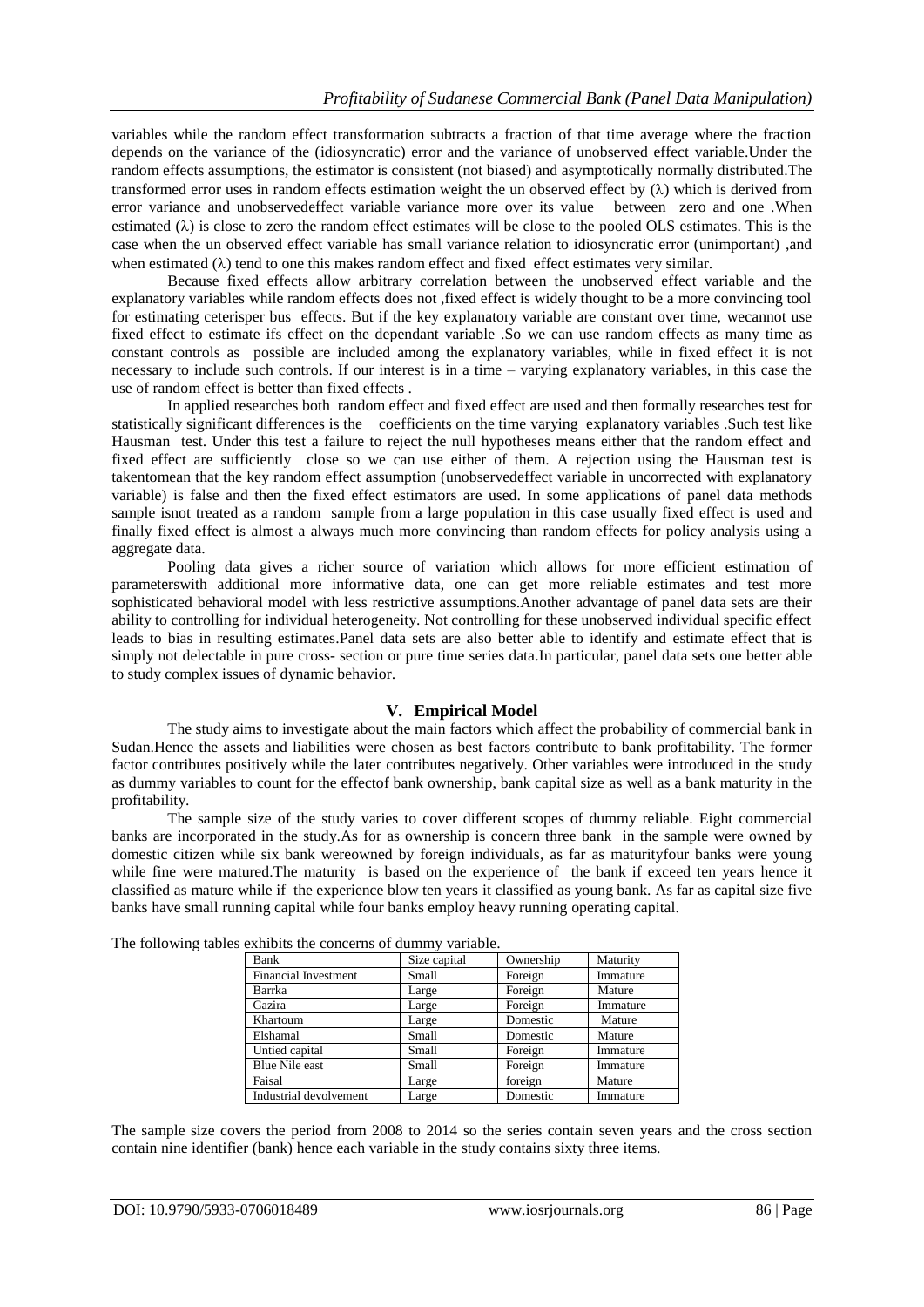### **Pooled Descriptive**

|                       | Profit | Asset | <b>Liabilities</b> | <b>Residual</b> |
|-----------------------|--------|-------|--------------------|-----------------|
| Skewness              | 57ء ا  | 2.15  |                    |                 |
| <b>Kurtosis</b>       | 4.4    | 7.01  | 8.5                |                 |
| Jarque – Bera value   | 31.3   | 90.8  | 122                | 70.7714         |
| Jarque – Bera (prob.) | 0.000  | 0.000 | 0.000              | 0.0000          |

From the a bone table the disciple of the study are were normal as showed by the value of Skewness and kurtosis statistics, these statistics are consolidated by Jarque- Bera test in which significantly the null hypothesis is highly rejected which reveals the none normality of each variable.

#### **Cross section Descriptive Statistics:**

|       | Jarque Bera | Sig  | Jarque Bera | Sig  | Jarque Bera | Sig   | Jarque Bera | Sig  |
|-------|-------------|------|-------------|------|-------------|-------|-------------|------|
| $A-P$ | 0.57        | 0.75 | A-M         | 0.58 | 0.74        | $A-K$ | 0.61        | 0.73 |
| $B-P$ | 1.25        | 0.35 | $13-M$      | 0.86 | 0.64        | $B-K$ | 1.33        | 0.51 |
| $C-P$ | 1.26        | 0.53 | $C-M$       | 0.62 | 0.73        | $C-K$ | 0.77        | 0.67 |
| $D-P$ | 0.77        | 0.67 | $D-M$       | 0.59 | 0.74        | $D-K$ | 0.90        | 0.63 |
| $E-P$ | 2.16        | 0.33 | e-m         | 0.57 | 0.75        | $E-K$ | 0.81        | 0.91 |
| $F-P$ | 0.95        | 0.62 | $f-14$      | 0.61 | 0.73        | $F-K$ | 0.78        | 0.67 |
| $G-P$ | 0.63        | 0.72 | $G-M$       | 0.75 | 0.68        | $G-K$ | 0.67        | 0.77 |
| $H-P$ | 0.78        | 0.67 | H-14        | 0.61 | 0.73        | $H-K$ | 0.59        | 0.74 |
| $R-P$ | 0.58        | 0.74 | $R-M$       | 6.58 | 0.74        | $R-K$ | 0.30        | 0.85 |

Where:

| Symbol       | Variable                         |
|--------------|----------------------------------|
| А            | <b>Financial Investment Bank</b> |
| B            | Barrka Bank                      |
| $\mathsf{C}$ | Gazira Bank                      |
| D            | Khartoum Bank                    |
| E            | Elshamal Bank                    |
| F            | Untied capital Bank              |
| G            | <b>Blue Nile Mashrage Bank</b>   |
| H            | <b>Faisal Islamic Bank</b>       |
| $R-P$        | Industrial devolvement Bank      |
| P            | Profitability                    |
| M            | Assets                           |
| K            | Liabilities                      |

From the above table the cross section variable statistics reveal normality from each variable with respect to the identifier ( commercial bank) such results were assured by the values of Jerque-Bera test in which the null hypothesis was accepted as shown by the value of probability (more than five percent)

The cross section statistics dictate the importance of pooling the data in order to randomize the variable the study and hence straight for mend regression of panel data can be applied.

#### **Pooled least squares:**

|                      | Coefficient | Prob.  |  |
|----------------------|-------------|--------|--|
| Constant             | $-6445625$  | 0.8440 |  |
| Asset                | 0.025802    | 0.000  |  |
| Liability            | 0.082565    | 0.0801 |  |
| Foreign              | 32511668    | 0.0000 |  |
| Maturity             | $-12644473$ | 0.1112 |  |
| Lumpy                | $-24917505$ | 0.000  |  |
| R-squared            | 0.78        |        |  |
| Adjusted $R^2$       | 0.76        |        |  |
| <b>F</b> statistics  | 40.86375    | 0.0000 |  |
| Akaike info criteria | 37.776      |        |  |
| Durbin-Watson        | 0.498940    |        |  |

From the table the long run profitability of Sudanese commercial bank is diminishing as shown by the negative sign of constant term but the value is statistically insignificant. The asset contributes positively to the profitability more over the coefficient is statistically significant.Liabilities also contribute positively to the profitability and statistically the coefficient is significant, this result can be rationalized by the best exploitationof the debitsby the commercial bank.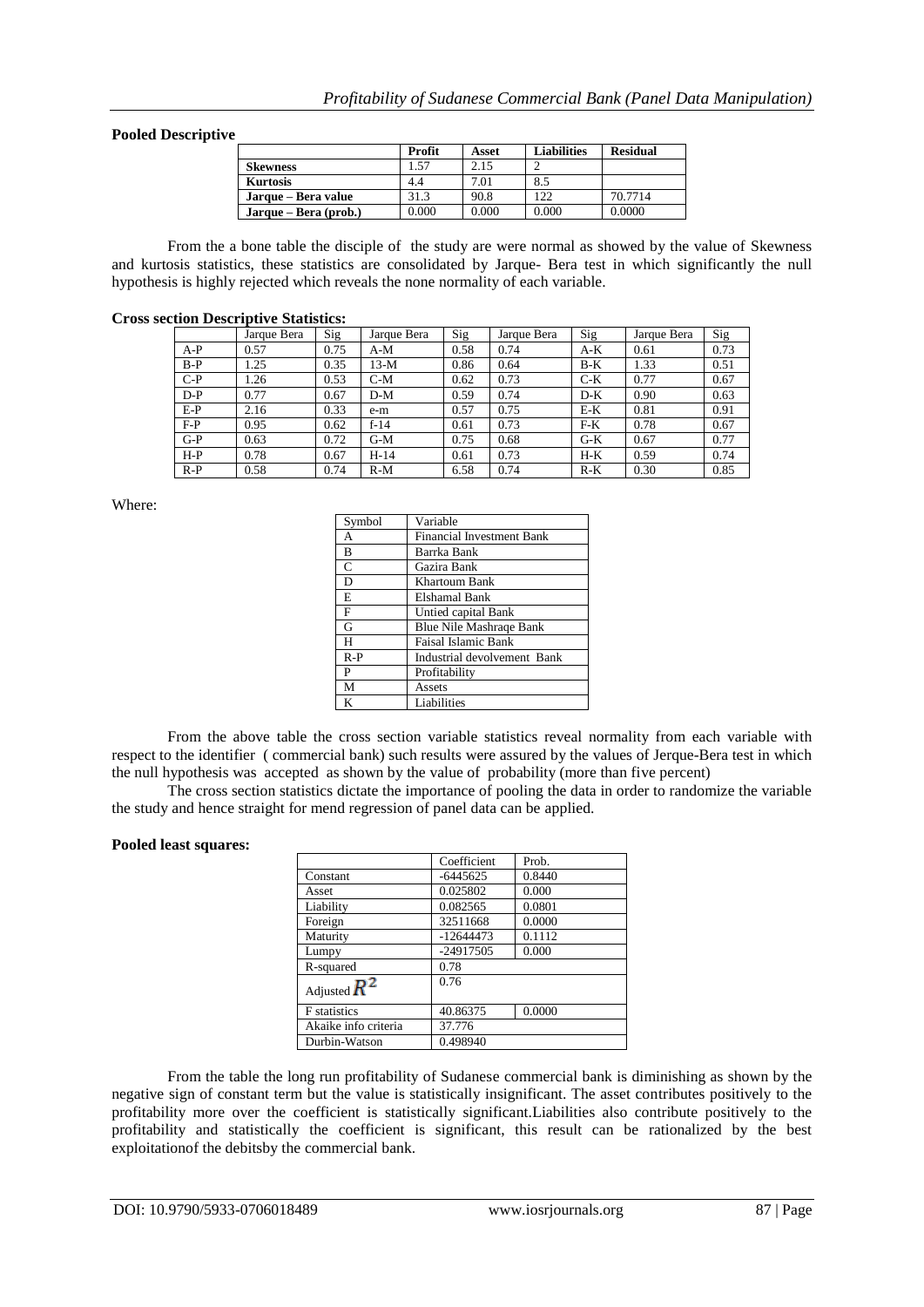As for as dummy variables, foreign ownership has positive effectson bank profitability, and is statistically significant. While the maturity and lumpy size of capital contribute negatively to bank profitability, the coefficient of maturity is statistically insignificant while lumpy capital one is statistically significant.

R squared and adjusted R squared are comparatively high in addition to significantF statistic which reveal best model ,but Durbin- Watson statistic to less than 0.5 which assured the existence of positive correlation in the model hence reduce the efficiency of the model.

| Variable                  | coefficient    | sig       | Bank                      | Constant    |
|---------------------------|----------------|-----------|---------------------------|-------------|
| Constant                  | -658663207     | 0.0818    | Capital Investment        | -37357848   |
| <b>ASSETs</b>             | 0.006194       | 0.2603    | <b>BARAKA</b>             | $-669858.4$ |
| <b>LIABIALITIES</b>       | 0.35394.7      | 0.000     | <b>GAZRIA</b>             | 2969512     |
| <b>FOREIGN OWNERSHIP</b>  | 77158290       | 0.0132    | <b>KHATROUM</b>           | $-26129536$ |
| <b>MATURITY</b>           | 10940675       | 0.07191   | SHEMAL                    | 33228447    |
| LUMPY CAPITAL             | $-37179058$    | 0.1923    | <b>UNITED CAPITAL</b>     | -47777808   |
| <b>R-SOUARED</b>          | 0.82           |           | <b>BULE NILE MESHRAOE</b> | 51907208    |
| <b>ADJUSTED R-SOUARED</b> | 0.81           |           | FIASEL.                   | 30928794    |
| <b>F-STATISTICS</b>       | 54.76          | 0.000     | INDUSTERIAL-              | $-7098912$  |
|                           |                |           | <b>DEVELOPMENT</b>        |             |
| <b>DIRBIN-WATSON</b>      | 1.053          |           |                           |             |
| <b>HAUSMANL TEST</b>      | Value 1.484180 | P(0.4761) |                           |             |

#### **Cross- section Random Effect Model:**

From the table the overall long run profitability of commercial bank is diminishing as assured by negative sign of constant term. The asset and liabilities, contribute positively to the profitability, worthily, liabilities coefficient is statistically significant while asset one is statistically insignificant.Foreign ownershipaswellas maturity of bank contribute positively to profitability while lumpy size of capital worse the profitability of the commercial bank. The coefficient of foreign ownership is statistically significant while those of maturity and lump capital are statistical insignificant.

As for as cross section constant the investment and capital , Al Barka, AL Khartoum, United capital and industrial development Bank are contributed negatively to commercial bank profitability as assured by negative signs of the coefficients , while Sudanese Jordanian Jazeera, El Shamal, Elmashrage Blue Nile and Fiasal bank contribute positively to commercial bank profitability.

R squared end adjusted R squared are comparatively high beyond 80%. F statistic is highly significant .Durbin- Watson is relatively better than ordinary pooled regression.

Hausman test accepted the null hypothesis which statesof suitability ofRandom effects regression to the model.

## **VI. Results**

- 1. The distribution of each variable of the study separated by different bank is normal as shown by Jarque-Bera test of normality while the distribution of the variables when they pooled to all bank are none-normal as assured of Jarque- Bera test in which the probability value is zero for each variable .
- 2. The distribution of random term is normal for separate bank but is none normal when the data is pooled this result ascertains the need of generalized regression estimation.
- 3. Running fixed effected revealing near singular matrix so the estimator was broke down.
- 4. Random effect Hausman test assured the suitability of such regression to the study model.
- 5. The constant term is negative in pooled ordinary regression and in random effect regression which ascertain the diminishing profitability of Sudanese commercial bank in the long run.
- 6. Assets and liabilities directed bank profitability positively, while the statistics demonstrated the sensitivity of profitability toliabilitiessomuch than assets.
- 7. Foreign ownership of Sudanese commercial bank contributed positively to bank profitability as demonstrated by ordinary pooled regression and random effect regression.
- 8. Maturity of bank contributes positively to bank profitability as demonstrated by random effect regression and negatively as demonstrated by pooled ordinary regression.
- 9. Lumpy capital contributes negatively to commercial bank profitability as demonstrated by ordinary pooled regression and random effected regression.
- 10. Investment and capital bank, Al-Barka bank, Khartoum Bank, United capital bank, Industrial development bank experienced negative contribution to the profitability as demonstrated constant cross section coefficients.
- 11. Sudanese jurdian Gazera bank, Elshamal bank, Bule Nile Mashraque bank, Faisal Islamic bank experienced positive contribution to profitability as demonstrated constant cross section coefficients.
- 12. Coefficient of determination as demonstrated by R square and adjusted R square is comparatively high with significant F test in both ordinary pooled regression and random effect regression.